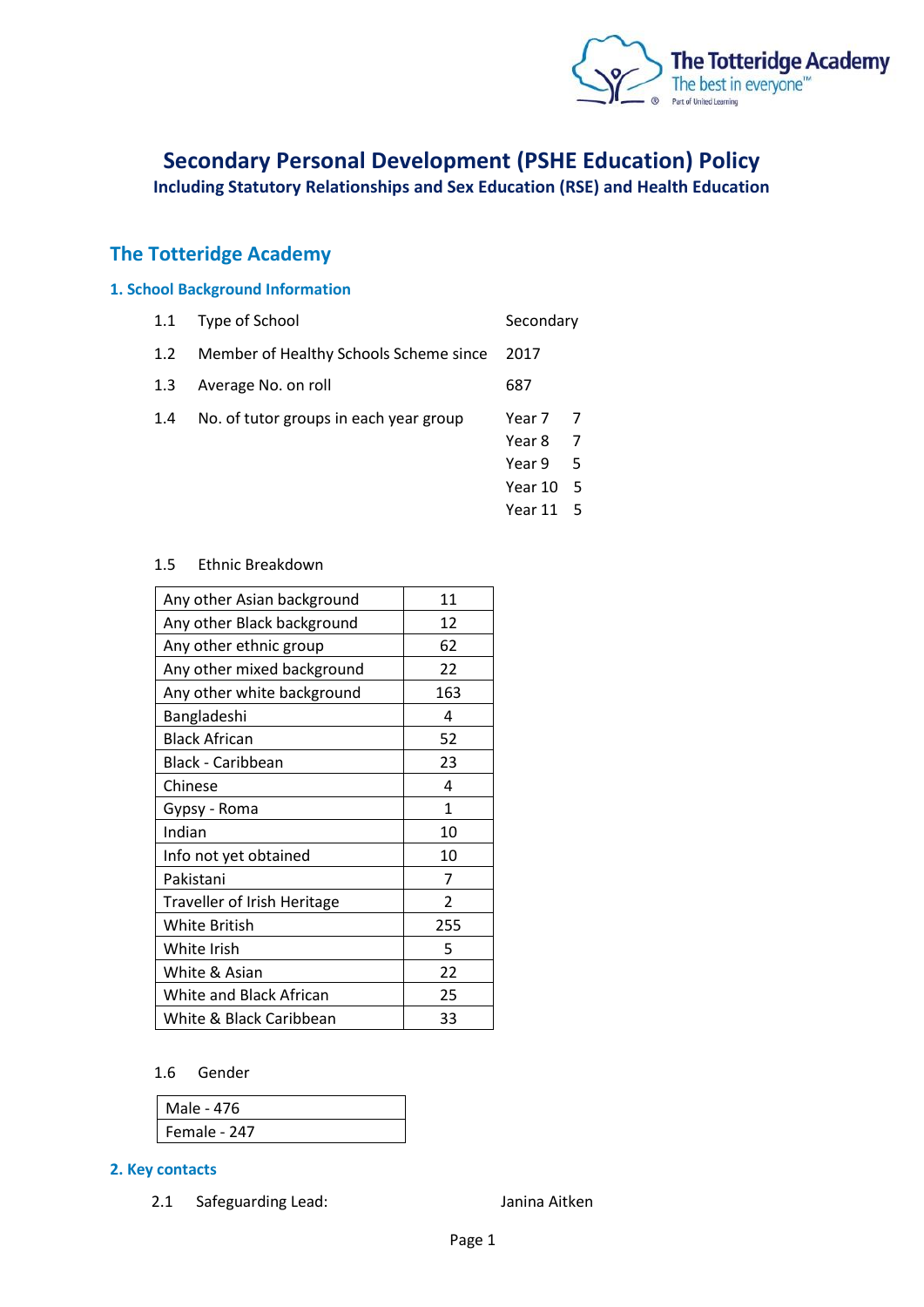

|               | Deputy Safeguarding Lead:         | <b>Frances Steel</b> |
|---------------|-----------------------------------|----------------------|
| $2.2^{\circ}$ | Personal Development (PSHE) Lead: | Jen Tilley           |
| 2.3           | Lead Governor:                    | Anahita Milligan     |

#### **3. Policy Development**

This policy was developed by the school governors, Vice Principal and the Personal Development (PSHE) Lead, in consultation with students, staff, parents and carers and wider community partners.

#### **4. Links to other School Policies**

This policy should be read in conjunction with the following school policies:

- 4.1 Safeguarding/Child Protection Policy
- 4.2 Confidentiality Policy
- 4.3 Behaviour/Anti-Bullying Policy
- 4.5 Online Safety Policy
- 4.5 Equalities Policy
- 4.6 SMSC Policy
- 4.7 SEND Information Report

## **5. Compliance with Statutory Requirements**

Guidance from the DfE under sections 34 and 35 of the Children and Social Work Act 2017 makes RSE and Health Education statutory in all secondary schools. Our policy complies with the following statutory requirements and recommendations, as outlined and delivered through our PSHE curriculum:

- 5.1 Relationships and Sex Education will be compulsory in all Secondary Schools (or those students receiving Secondary Education) – this includes academies, free schools, and independent schools.
- 5.2 Health Education will be compulsory in all Secondary Schools (or those students receiving Secondary Education) – this includes all academies and free schools but not independent schools as PSHE is already statutory in these schools.

## **6. Purpose of the Personal Development (PSHE) Policy**

This Personal Development (PSHE) policy has been written as part of our statutory requirement to produce an RSE and Health Education policy and sets out the following:

- Our approach to delivering statutory RSE and Health Education within a comprehensive Personal Development (PSHE) curriculum, in line with non-statutory programmes of study.
- Our overall aims for delivering Personal Development (PSHE), including RSE, Health Education and Living in the Wider World
- Our definitions for RSE and Health Education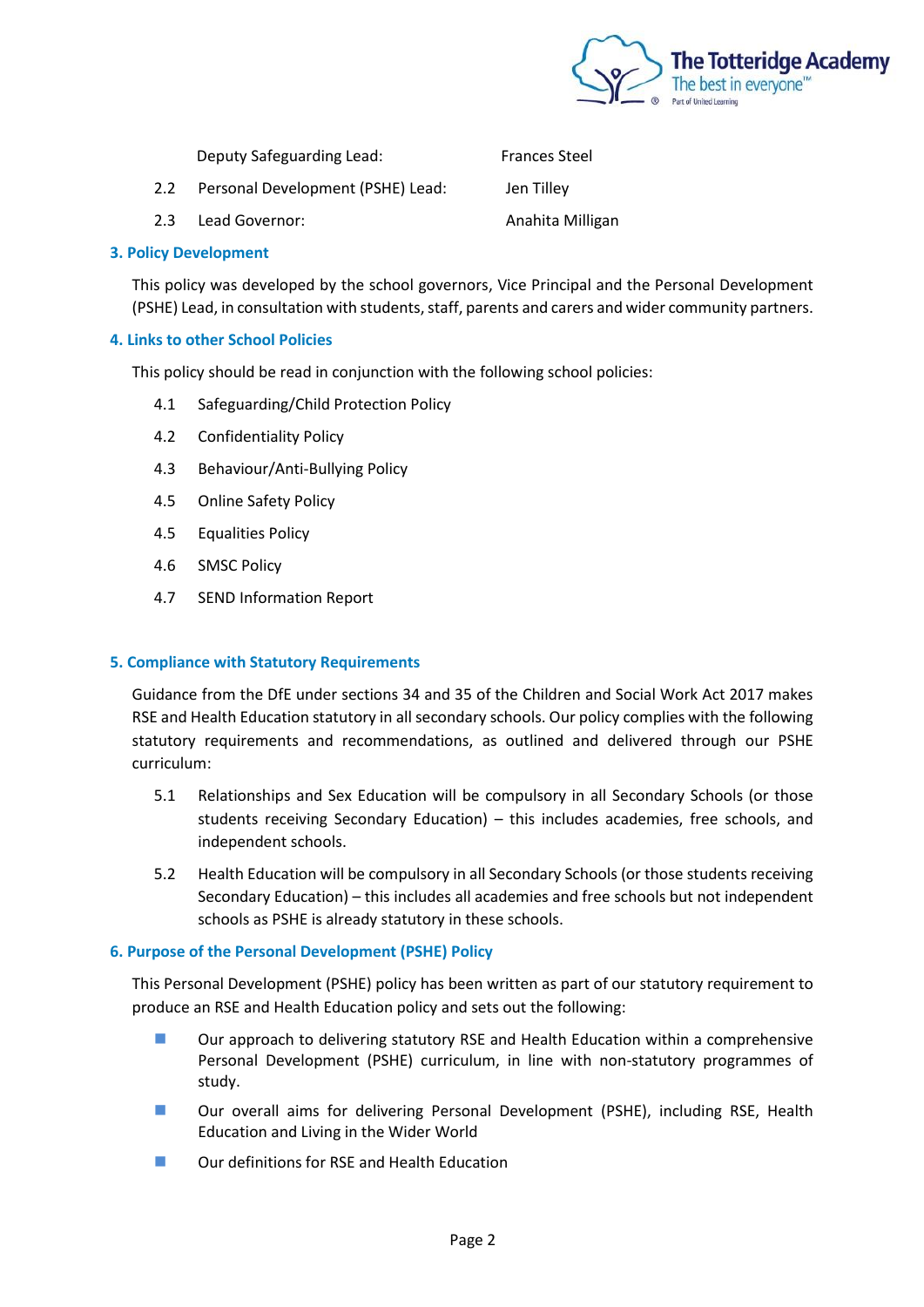

- Guidance for staff and outside visitors about approaches, organisation and content for our PSHE curriculum
- Information for parents and carers about what is taught and when in Personal Development, along with specific information about their involvement with RSE and the right to withdraw
- Guidance for monitoring and evaluating Personal Development, including arrangements for policy review

## **7. Aims of Policy**

This policy outlines our commitment to providing students with the knowledge, skills and attributes needed to manage their lives, now and in the future. Delivering a broad and balanced life-skills Personal Development curriculum, through our three strands of RSE, Health Education and Living in the Wider World (refer to Section 9), is essential for us in helping our young people to stay healthy and safe, while preparing them to make the most out of school, work and life. Through quality delivery, our PSHE programme aims to develop:

- confident individuals who know and understand how to live safe, happy, healthy, fulfilling lives.
- young people who are able to maintain positive, respectful and healthy relationships, within which they can thrive personally and socially.
- responsible citizens who understand they have rights and responsibilities that help them make a positive contribution to society; and
- successful learners who enjoy overall learning, making progress and achieving success

Further to this, the following aims will be achieved by providing students with the knowledge, skills, attitudes, and attributes within the RSE elements of the programme, supporting them to be able to:

- develop confidence to talk, listen and think about feelings and relationships
- address concerns and correct misunderstandings and be able to protect themselves and ask for help
- $\blacksquare$  develop positive attitudes and values and respect differences in opinions
- develop a positive self-image and high self esteem
- know about the importance of personal attributes such as honesty, integrity, courage, humility, kindness, generosity, trustworthiness, and a sense of justice, underpinned by an understanding of the importance of self-respect and self-worth.
- develop skills to make and maintain healthy, nurturing and positive relationships of all kinds, including family relationships, friendships, intimate relationships and other kinds of relationships that are an equally important part of becoming a successful and happy adult.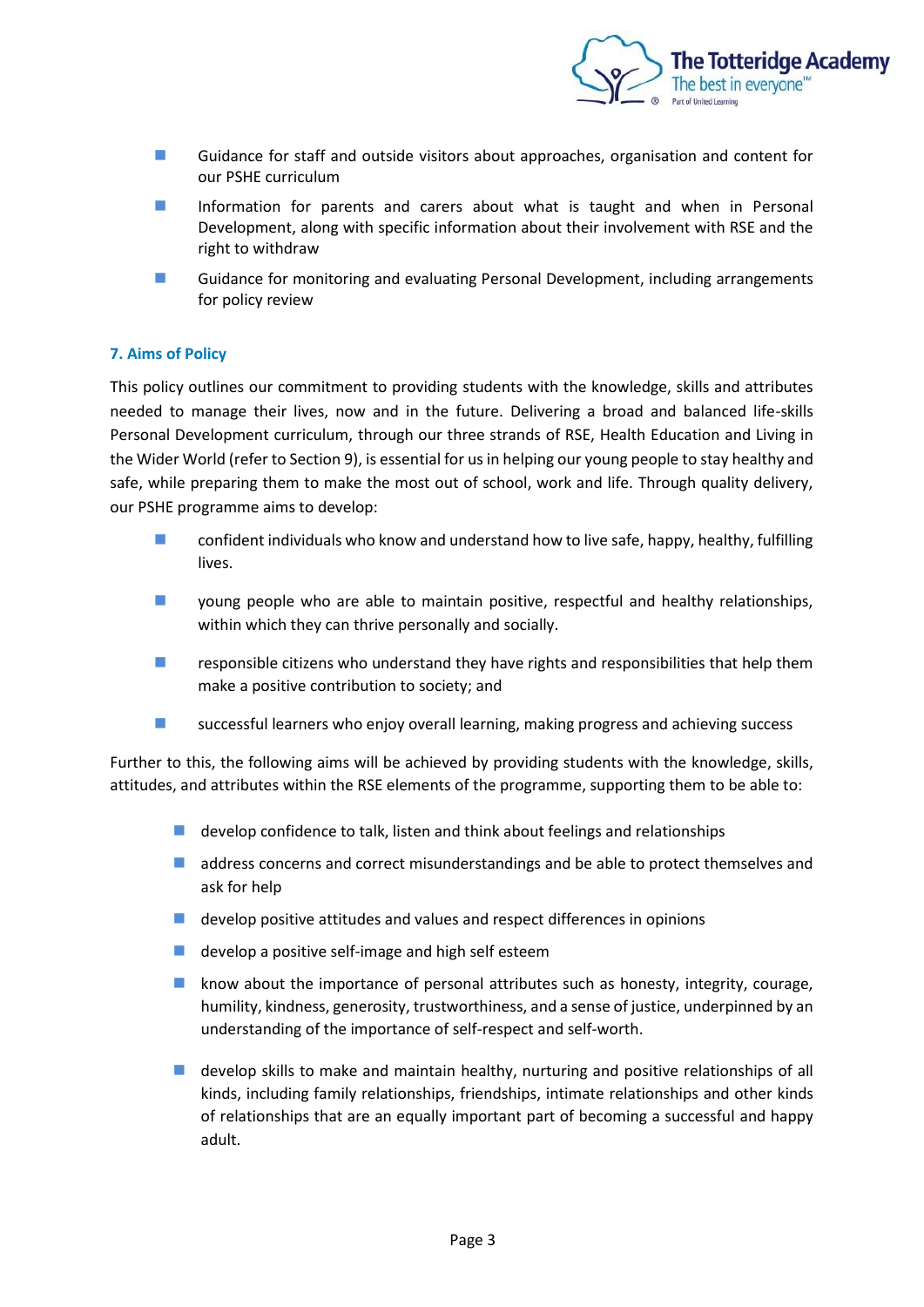

- $\blacksquare$  gain accurate knowledge and understanding about the facts and law about sex, sexuality, sexual health including contraception, and gender identity in an age-appropriate and inclusive way
- be clear about issues relating to consent within all relationships, including when developing intimate relationships, and resisting pressure and/or not applying pressure to have sex.
- develop personal responsibility for one's actions
- know where to get confidential advice and support

## **8. Definitions for RSE and Health Education**

8.1 **Relationships and Sex Education (RSE)** 

**"**RSE is learning about the emotional, social and physical aspects of growing up, relationships, sex, human sexuality and sexual health. It is learning about the physical, social, emotional and legal aspects of human relationships including friendships, intimate, sexual and committed relationships and family life. It should equip young people with the information, skills and positive values to have happy, healthy and safe relationships, to enjoy their sexuality, to take responsibility for their sexual health and well- being, now and in the future.**"**

## 8.2 **Health Education**

"Health Education is learning about the characteristics of good physical health and mental wellbeing and the equally important role that each of these play in our everyday lives. It explores the important role that physical health has on our mental health and vice versa. Health Education supports our young people to be happy, healthy and safe in their healthrelated choices and behaviours, both physically and mentally, now and in the future."

## **9. Organisation of Personal Development lessons within The Totteridge Academy**

- 9.1 Timetable allocation: 2 x 30-minute tutor sessions per week
- 9.2 Groupings will primarily be organised in tutor groups. Some changes will be made to this when delivering Personal Development Day activities *(refer to 11.6)*
- 9.3 Staff Involved. The subject will be delivered by the Form Tutors on a weekly basis. However, some topics will be delivered by Science, PE and Food Technology teachers, alongside practitioners from GROW as part of their curriculum offer. There will be a specialist RSE team delivering some topics alongside external organisations. It is important to note that where outside visitors help to deliver RSE they are not there to replace teachers but to enrich existing programmes by supporting the school.
- 9.4 Where taught:
	- Dedicated Personal Development tutor lessons
	- Science, PRE, PE and Food Technology lessons
	- Through the GROW curriculum
	- **Assemblies**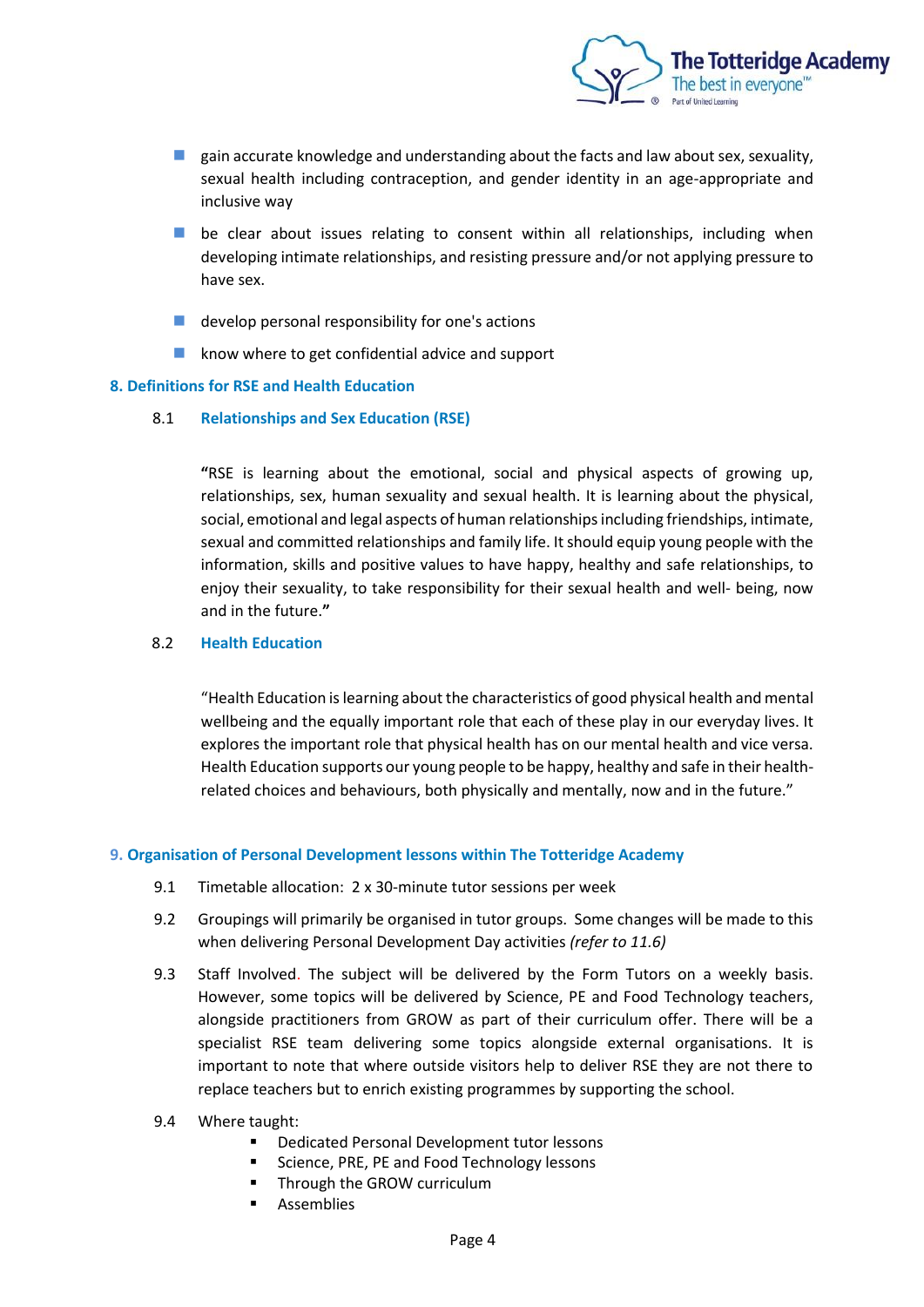

**Personal Development Drop Down Days** 

## **10. Content of Personal Development Curriculum:**

We deliver our comprehensive Personal Development curriculum under the 3 areas

- Health and Wellbeing including Sex Education in Statutory Science Curriculum
- Relationships
- Living in the Wider World

See our website for our Personal Development Education Curriculum Overviews

#### **10.1 Statutory Relationships and Sex Education and the Science Curriculum**

**Relationships and Sex Education (RSE) (KS3&4: Age 11-16 years)**

- Families
- Respectful Relationships, including Friendships.
- Online and Media
- Being Safe
- Intimate and Sexual Relationships, including Sexual Health.

## **Statutory Science Curriculum (contributing to Sex Education alongside RSE)**

## **Key Stage 3 (age 11-14 years)**

Students should be taught about:

- Reproduction
	- o reproduction in humans (as an example of a mammal), including the structure and function of the male and female reproductive systems, menstrual cycle (without details of hormones), gametes, fertilisation, gestation and birth, to include the effect of maternal lifestyle on the foetus through the placenta.

## **Key Stage 4 (age 14-16 years)**

Students should be taught about:

- Health, disease and the development of medicines.
	- o the relationship between health and disease
	- o communicable diseases including sexually transmitted infections in humans (including HIV/AIDs); non-communicable diseases; the impact of lifestyle factors on the incidence of non-communicable diseases.
- Coordination and control.
	- o principles of hormonal coordination and control in humans, hormones in human reproduction, hormonal, and non-hormonal methods of contraception
	- o Evolution, inheritance, and variation
	- o sex determination in humans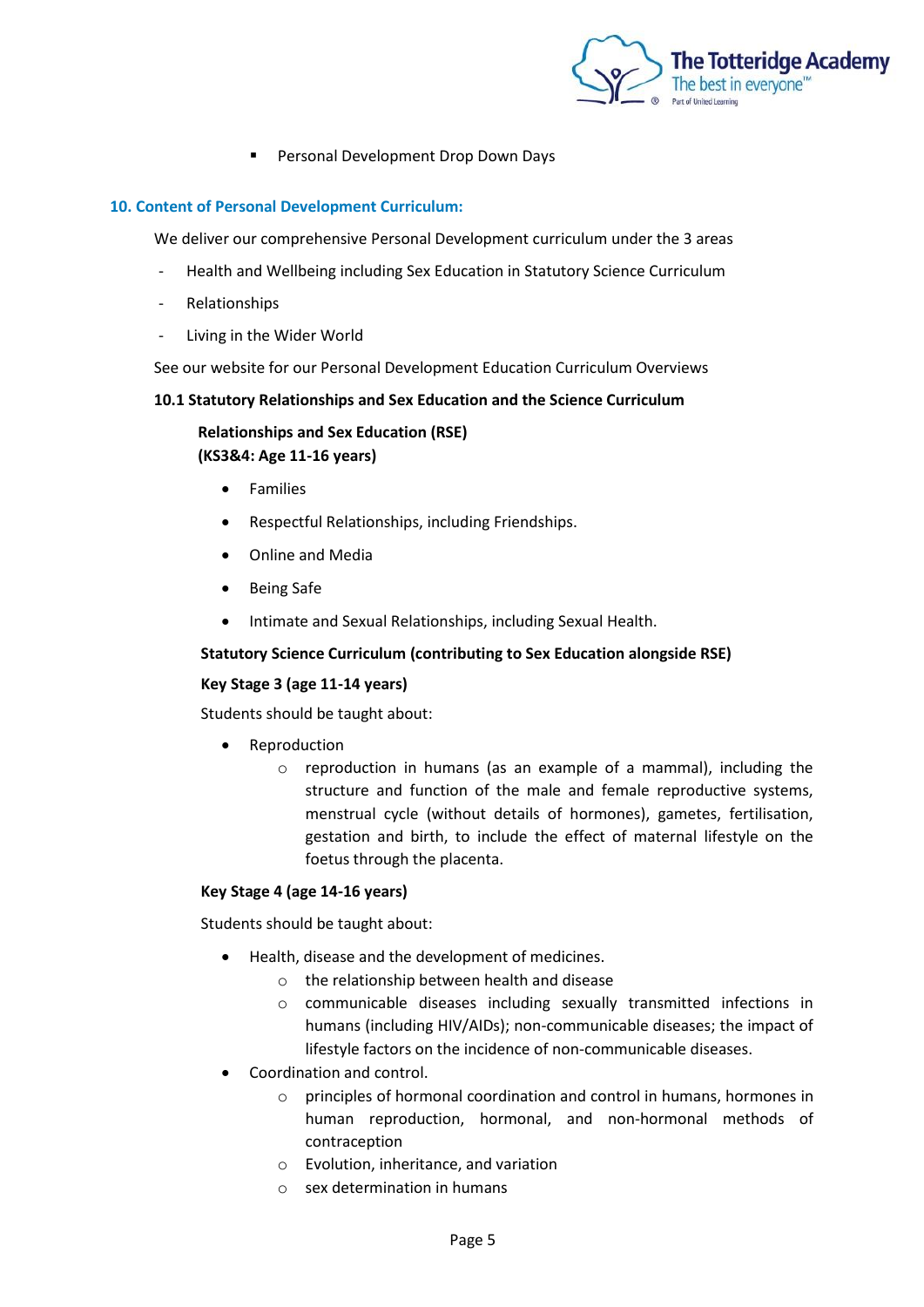

## **10.2 Health Education (KS3&4: Age 11-16 years)**

- Mental Wellbeing
- Internet Safety and Harms
- Physical Health and Fitness
- Healthy Eating
- Drug, Alcohol and Tobacco
- Health and Prevention
- Basic First Aid
- The Changing Adolescent Body (Puberty)

## **10.3 Living in the Wider World (KS3&4: age 11-16 years)**

- Economic Wellbeing
- Being a Responsible Citizen
- Careers

## **11. Approaches for Delivering Effective Personal Development sessions**

## **11.1 Creating a Safe and Supportive Learning Environment**

Personal Development often works within students' real-life experiences, addressing a range of personal, social, emotional and health issues. A safe, supportive and respectful learning environment is created by establishing clear ground rules, developed and agreed with all students across the school, and referred to during Personal Development lessons. This helps to secure an atmosphere within which students feel able to discuss concerns, feelings, sensitive issues.

## **11.2 Confidentiality**

In the course of Personal Development lessons, students may indicate in some way that they are vulnerable or at risk. In these circumstances staff are aware that they must refer to the Child Protection/Safeguarding policy to ensure that they are clear about what is required in such circumstances.

The school will ensure that students know that teachers cannot offer unconditional confidentiality and are reassured that their best interests will be maintained. They will be reminded that if confidentiality has to be broken, they will be informed first and then supported as appropriate. They are encouraged to talk to their parents or carers and are provided with support to do so.

The school will ensure that staff understand that they cannot offer unconditional confidentiality to students. They will work within the school's agreed procedure for recording and reporting disclosures and the nature of access to this information.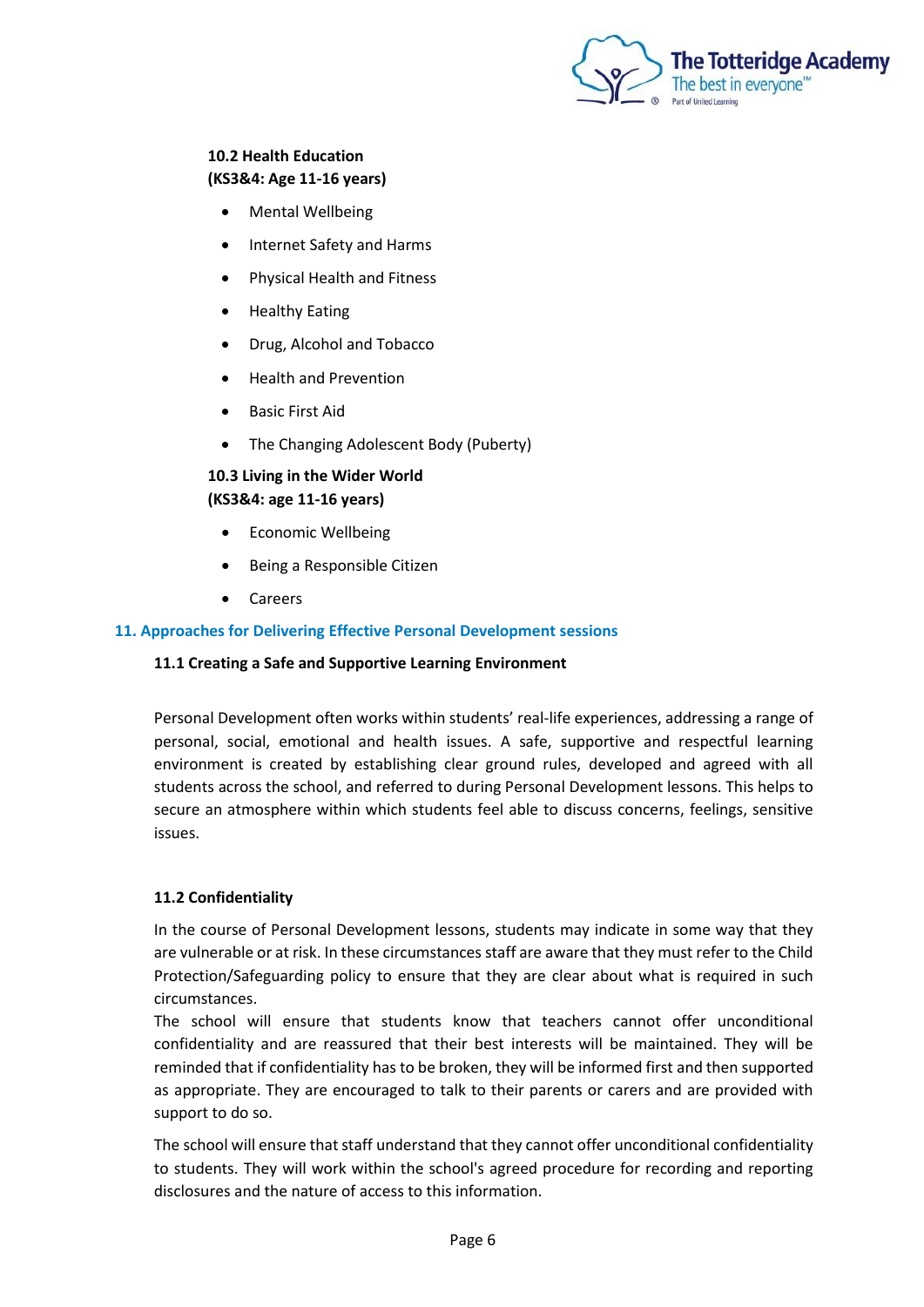

## **11.3 A Range of Learning Approaches**

Active and interactive engagement is most effective in Personal Development lessons. In every section of the course a variety of teaching and learning styles are used including videos, information sheets, pamphlets, visual aids and models, games, role-play, interactive CD ROMS, the Internet and visits by theatre groups.

## **11.4 Relevant resources**

Resources will be assessed to ensure that they are current, relevant and appropriate to the age and maturity of students. They will consider equality of opportunity through their use of language, cultural attitudes and images, avoiding stereotyping, racism and sexism. The school is supported by a number of partner organisations which are detailed in Appendix 1. These partners are specialist organisations who may provide accredited resources, training or advice.

## **11.5 Use of External Organisations**

We work with various external organisations to enhance the delivery of Personal Development across our planned programme, in order to bring in specialist knowledge and different ways of engaging with our young people.

We work in partnership with all external organisations to ensure that all activities and resources used are delivered in accordance with the aims of this policy and the content of our planned programme. All external contributors are made aware of our confidentiality and safeguarding policies to make sure that any safeguarding issues that arise are dealt with in line with school policy and procedure. All external contributions are used to complement the teaching delivered by our own staff, to enhance and enrich the overall experience of our students.

## **11.6 Groupings**

The Personal Development curriculum will be delivered through a range of whole class lessons, smaller group work, tutor group sessions and where relevant, on one-to-one sessions.

## **11.7 Responding to Students' Questions**

It should be recognised that questions from students will be addressed and dealt with in the most appropriate manner and not disregarded. The form in which these questions are addressed may be in group activities, or on a one-to-one basis, as appropriate.

## **11.8 Meeting the Needs of SEND Students**

Personal Development lessons need to be accessible to all students including those with special educational needs and disabilities. The SEND code of practice outlines the need for schools to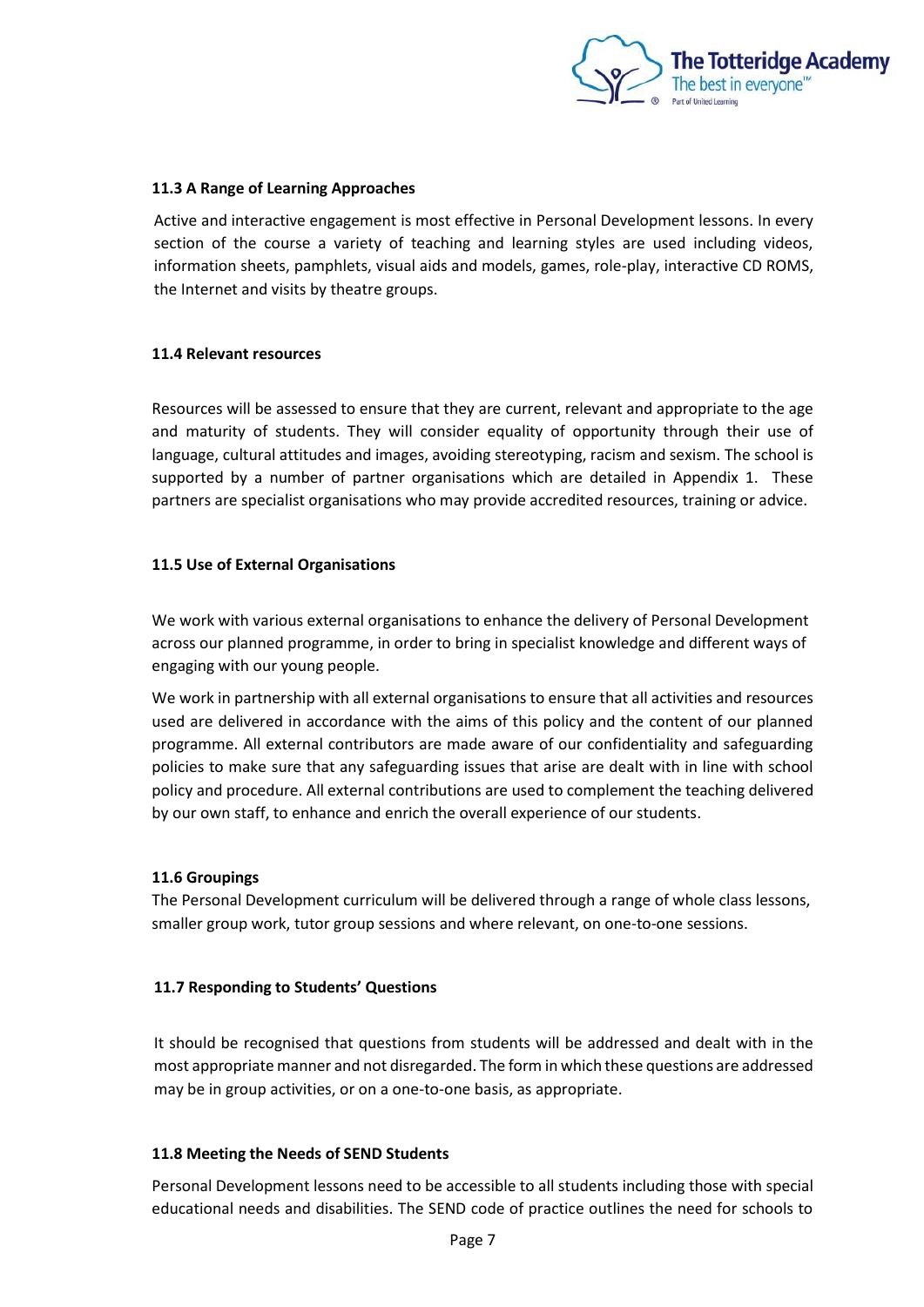

prepare young people for adulthood outcomes. These students can be more vulnerable to exploitation and bullying which means that sensitive and age-appropriate SRE and Health Education is an essential part of their learning. We will ensure that our curriculum is accessible to all students by using appropriate resources, small group work and providing CPD for teachers using the expertise of the SENCo and LA team.

## **12. Specific Issues Related to Sex Education**

## **12.1 Engaging Parents/Carers and the Right to Withdraw from Sex Education**

On entry to the school, parents are invited to read the Personal Development policy, including our approach to Relationships and Sex Education. This helps to establish consultation and a partnership with parents, which reinforces the dual responsibility for PSHE learning.

We take every opportunity to inform and involve parents/carers in the following ways:

- 1. By making our commitment clear in the school handbook/brochure.
- 2. By inviting parents/carers to discuss personal development when their child entersschool
- 3. Informing parents/carers of Personal Development updates through the weekly newsletter.
- 4. By consulting with parents/carers through questionnaires. Click below to access most recent consultation results. **[Parental consultation results July 2020](https://thetotteridgeacademy.sharepoint.com/sites/staffshare/documents/Departments/Personal%20Development/Policy%202021/Surveys)**

As such, parents are specifically made aware of their right to request that their child be withdrawn from some of the sex education we deliver within statutory RSE, but not from those lessons which fall under the statutory science curriculum (refer to section 9).

The parental right to withdraw your child applies up until three terms before your child turns 16. After that point, if the young person wishes to receive sex education rather than be withdrawn, they have the statutory right to request to do so without their parents being notified or seeking their permission. At these times, the school will make arrangements to provide the child with sex education during one of those three terms.

Parents/carers do not have the right to withdraw their child from any lessons on Relationships or Health Education.

If a parent wishes to withdraw their child from Sex Education we ask that they discuss it with the Head Teacher and then complete a 'Request for Withdrawal from Sex Education Lessons' Microsoft form, which can be accessed HERE. This will be sent to the Principal and parents/carers will then be invited to discuss their concerns and the reasons for withdrawal. Alternative work will be given to pupils who are withdrawn from sex education.

## **12.2 Answering Pupils' Sex Education Questions**

We encourage curiosity in young people as it is an important part of their learning and they ask questions related to sex education, both in and outside of lessons. This means that students who are withdrawn from a lesson may also ask a question in relation to sex education outside of the lesson time. We feel it is important to answer questions honestly, with factual information and in an age-appropriate way. If we have a concern with regards to safeguarding due to the nature of a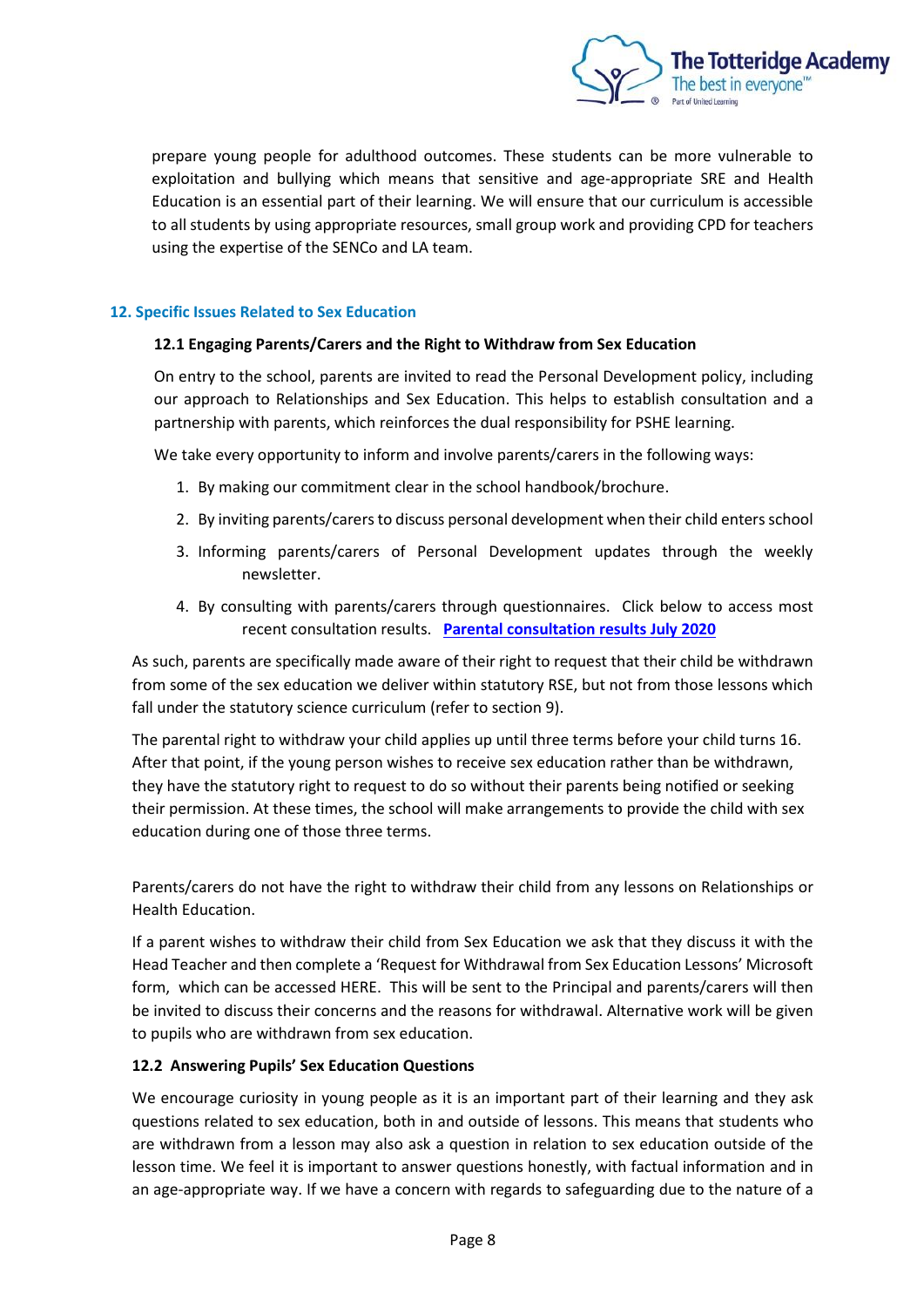

question, we would follow our safeguarding procedures. We need to be mindful that young who do not have their questions answered may look to other sources for information, such as the internet, which might provide inaccurate information.

## **13. An Inclusive Approach through a Moral and Values Framework**

As an inclusive school we value difference and diversity within our school community and the wider world. As such PSHE is delivered within the context of our school aims, values and moral framework, and equal opportunities policy, taking into account the following considerations:

- ◼ The school has duties under the Equalities Act, British Values, and the Ofsted framework and must reflect British Law.
- Different faiths, beliefs, cultures, and sexual orientation should be tolerated and not be the cause for prejudicial or discriminatory behaviour.
- Respect for ourselves and others helps develop understanding of the need for nonexploitation within relationships.
- We all have rights, duties and responsibilities, we need to know what these are and have the ability to exercise them.
- Young people are growing up in a diverse world and will need to be able to work, live and play with people from all backgrounds.
- Some students and staff will identify as LGBT+.
- Families can include single parent families, LGBT parents, families headed by grandparents, adoptive parents, foster parents/carers amongst other structures.
- Some young people may have a different structure of support around them (for example: looked after children or young carers.)

We believe that students should receive comprehensive, balanced and accurate information that relates to their needs. The personal beliefs and attitudes of teachers will not influence the teaching of any elements of Personal Development (PSHE). For example, care is taken to ensure there is no stigmatisation of young people based on their different home circumstances when teaching about the importance of marriage, or stable relationships, for family life and bringing up children, or when considering the characteristics and legal status of other types of long-term relationships.

Within the RSE elements of our programme, young people are supported and guided in lifelong learning about relationships, emotions, the human biology of sex, sexuality, and sexual health. Along with parents and carers, we aim to help our young people to understand and manage their physical and emotional development in adolescence and prepare for the decisions to be made in adult life, and to learn the communication skills necessary to help them take increasing responsibility for their own sexual behaviour.

In exploring their own feelings and attitudes, and those of peers and the wider society, our pupils are able to develop values on which to base decisions about relationships, health and living in the wider world.

#### **14. Assessing Personal Development (PSHE) and Monitoring the Programme**

The Personal Development Lead will be responsible for:

■ Ensuring the policy and programmes are implemented as agreed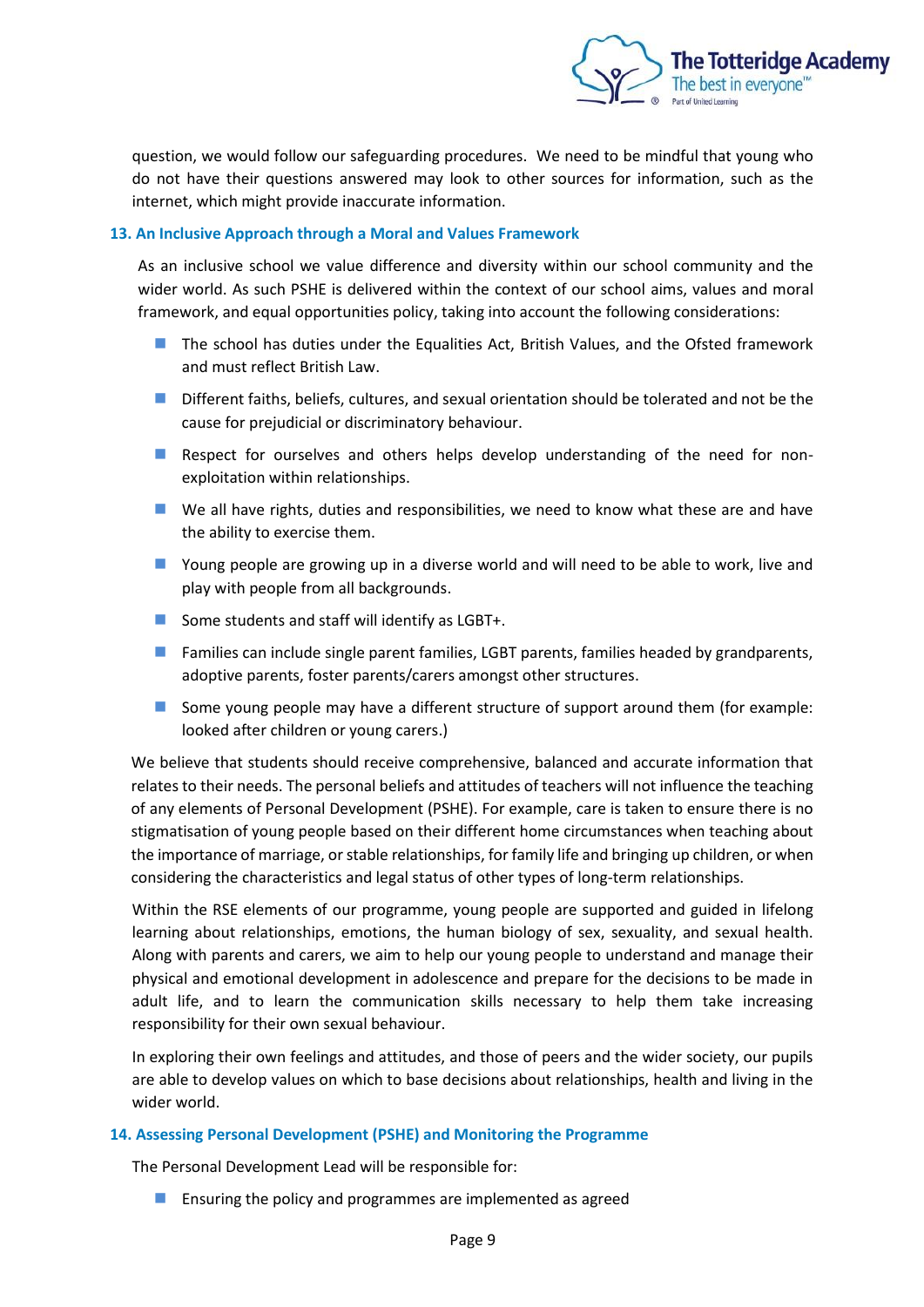

- Monitoring teaching within lessons through observations, team teaching, student work scrutiny and discussions with those involved
- Supporting staff to assess students' progress, in line with the school's assessment procedures
- Evaluation of the programme will be made by assessing the attitudes of the students, the development of their personal skills and the knowledge and understanding they have gained. Review forms part of the content and is an ongoing process. The views of students, staff and parents will be sought and taken into account as the programme develops and changes.
- Recommending targets for whole school development

#### **15. Training staff to deliver PSHE**

It is important that staff delivering RSE work within the values framework of this policy and feel confident, skilled and knowledgeable to deliver effective RSE. Continuing professional development will be provided through a range of options: individual study and development/ in-house CPD/ external training courses. Training could include:

- $\blacksquare$  What to teach and when
- $\blacksquare$  Leading discussions about attitudes and values
- Information updates
- Practicing a variety of teaching methods
- Facilitating group discussions
- Involving students in their own learning
- Managing sensitive issues
- Access to relevant CPD, including online, face-to-face and self-study

#### **16. Disseminating and Monitoring the Personal Development Policy**

A copy of this policy will be supplied to all staff and governors and included within the school handbook, staff handbook, governor handbook and new staff induction materials*.* A full copy will be published on the school website and made freely available to parents on request and if appropriate a summary will be published in the school prospectus. Copies will also be supplied to other professionals whose work relates to PSHE or who may be involved in its delivery.